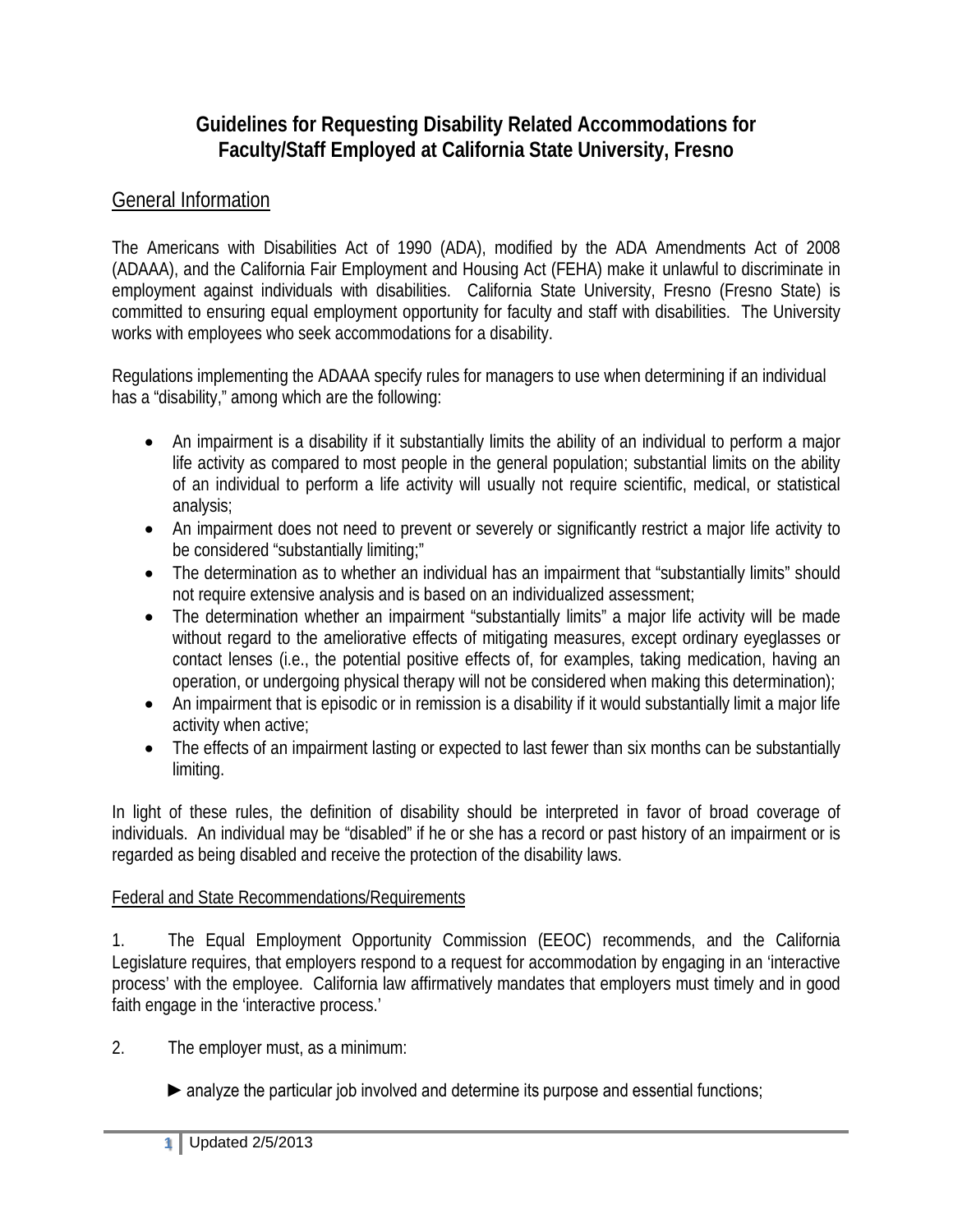►consult with the disabled employee to ascertain the precise job-related limitations imposed by the disability and how reasonable accommodation might address those limitations;

►identify potential accommodations and discuss them with the employee; and

- $\triangleright$  select a reasonable accommodation considering the employee in question.
- 3. The employee must, as a minimum:
	- $\triangle$  Inform the employer/management of a need for an accommodation;<sup>[1](#page-1-0)</sup>

♦ Provide appropriate documentation from a health care provider or other professional relative to the disabling condition;

- ♦ Describe the limitations imposed by the disability to the manager/supervisor; and
- ♦ Participate in good faith in the interactive process.

4. An employer cannot compel an employee to identify an accommodation and does not meet its obligation by simply considering and rejecting the employee's suggestions. An employee cannot withhold information or interfere with the information gathering process as long as it is relevant to the reasonable accommodation discussions. An employee cannot insist on a specific accommodation and refuse to discuss in good faith alternative accommodations suggested by the employer. Employer and employee must continue to be open to monitoring, reviewing and modifying or even terminating an accommodation based on the experience of how it has worked in the past or changed circumstances in the workplace or with the disabled employee.

## Procedures

1. Requests for disability related accommodations in the workplace are communicated to the immediate supervisor and/or manager by the employee. Disability issues may also come to managers or supervisors through observation.

2. Managers/supervisors should contact the ADA/Disabilities Coordinator, Office of Human Resources (HR), Joyal Administration Building, Room 211, extension 2364 for consultation and information. The Coordinator will:

a. Provide and discuss the reasonable accommodations guidelines of the FEHA and ADA with the managers/supervisors to ensure their awareness of the employer's responsibilities.

b. Emphasize the importance and requirement of the interactive process and that it is open and ongoing. Neither a reasonable accommodation nor the interactive process obligations of the employer are satisfied by a one-time participation in the process. Both employer and employee should monitor,

<span id="page-1-0"></span> $<sup>1</sup>$  If an employee has an obvious disability that affects his ability to perform his or her job, a manager may</sup> be responsible for initiating a job review and initiating the interactive process.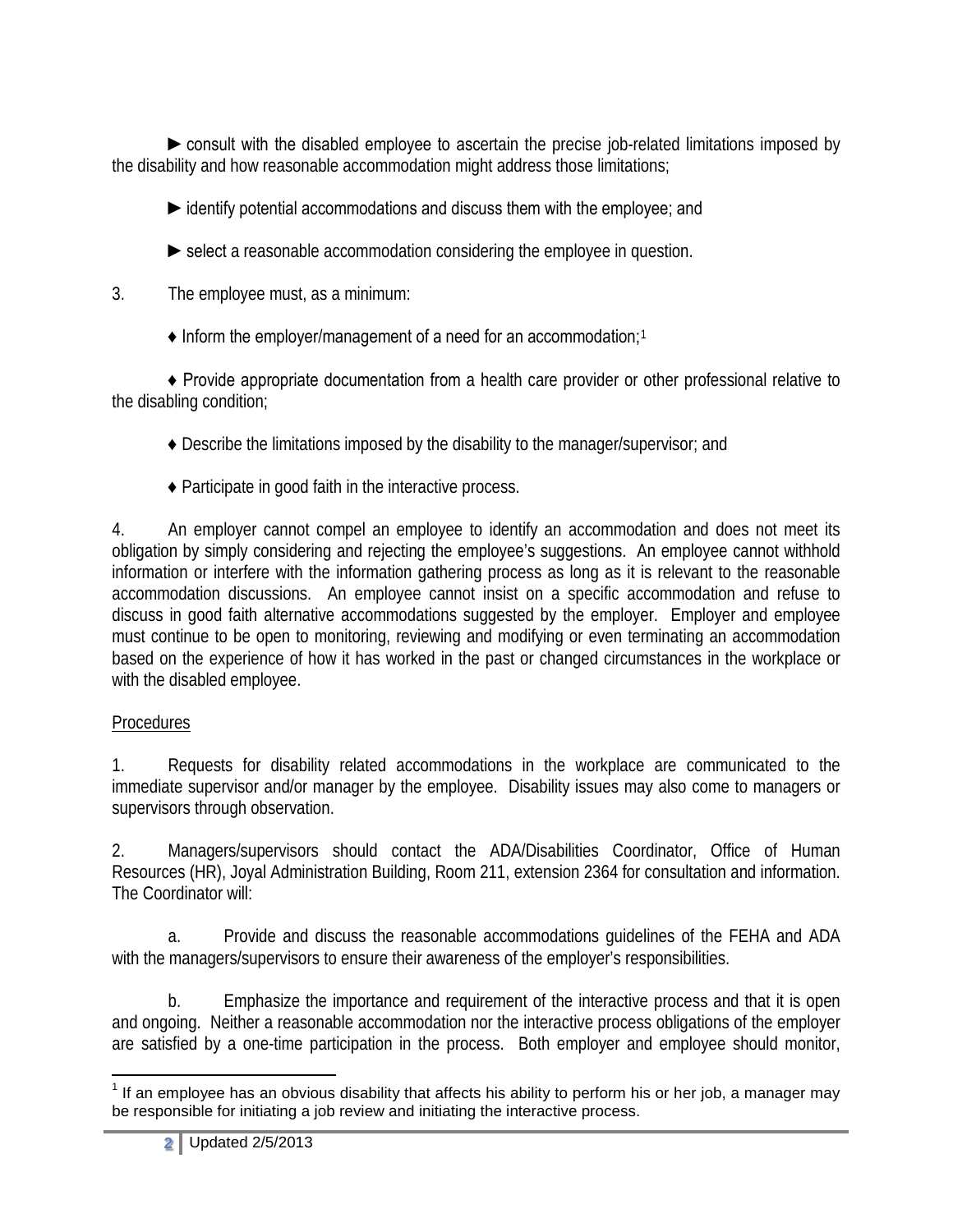modify and even terminate, as necessary, accommodations as circumstances change or learn of the effectiveness of the accommodation and its impact on the workplace.

c. Ensure that the creation of a new position or elimination of an essential function of the existing position is not necessary but that alternative methods for the accomplishment of the job are considered.

d. Emphasize that an employer cannot impose an accommodation upon an employee even if he/she believes the employee needs it. Each request should be considered on its own merits.

e. Discuss the need to document the steps in the process and accurately record all proceedings.

f. Serve as a resource for questions and additional information as the process continues.

3. ADA/Disabilities Coordinator in conjunction with the employee's manager consults with the employee(s) to identify the job-related limitations.

4. The ADA/Disabilities Coordinator requests documentation of the functional limitations of the employee from the medical provider/professional consultant through the employee unless the limitations are obvious. Direct contact with the employees' physicians or health providers by the managers/supervisors is not permitted.

5. The request, with medical documentation, is reviewed by the ADA Coordinator/Director in the Office of Human Resources to ensure it meets the limitation requirements of the FEHA. Suggested limitations are listed at the Job Accommodations Network (JAN), Office of Disability Employment Policy, U.S. Department of Labor at [www.jan.wvu.edu.](http://www.jan.wvu.edu/) Any limitation with substantiated documentation is acceptable under the FEHA.

6. The ADA/Disabilities Coordinator will issue a memorandum to the manager/supervisor, copying the employee and appropriate administrative staff, indicating the employee's condition meets the FEHA limitations for a disabling condition and the requirement to initiate the interactive process, when appropriate. A confidential file for the employee is then opened where all documentation is eventually housed and stored.

7. The ADA/Disabilities Coordinator in conjunction with the employee's manager/supervisor will initiate the interactive process with the employee and document all actions. This process will include but is not limited to the following:

a. Analysis of the job functions and establishment of essential and nonessential tasks.

b. Identification of precise job limitations and/or restrictions.

c. Identification of possible accommodations and assessment of how each will enable the employee(s) to perform the job functions.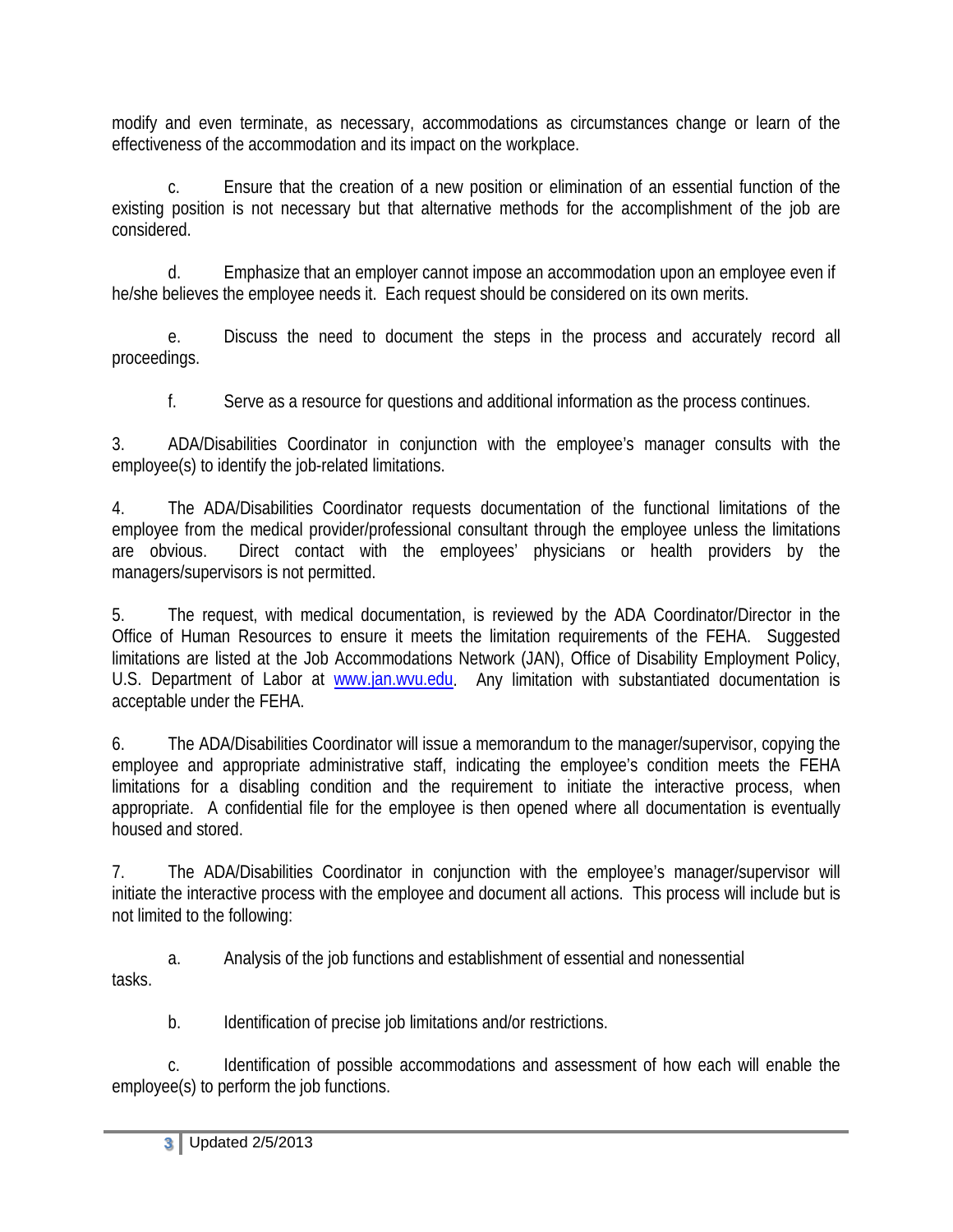d. Consideration of employee and medical provider's input. The employee and medical provider are not to choose the accommodations but their input is taken into consideration.

e. Manager/supervisor and employee research possible accommodations, discuss these options and determine appropriate outcomes.

f. ADA/Disabilities Coordinator oversees the process, mediates terms and recommends accommodations to manager/supervisor and employee in conjunction with technical advice and guidance from other campus resources that have disability responsibilities such as the Center on Disabilities (COD), National Center on Deafness (NCOD), Risk Management and Human Resources (Benefits Office).

g. Manager/supervisor accepts a course of action and initiates approval to the appropriate department/division Administrator.

h. Implement appropriate reasonable accommodation for employee after considering alternatives, if such exist.

i. Manager/supervisor works with ADA/Disabilities Coordinator and Approving Administrator to determine reasonable accommodations if proposed accommodations are not considered reasonable by the employee. The Division Vice President makes the final decision if agreement cannot be reached.

j. All documentation of the accommodations process is sent to Human Resources for retention. Information is not placed within employee's personnel records/files.

#### Other Considerations

a. Accommodation approvals are made at the appropriate levels of the Administration based on delegation of authority.

b. Medical notes that include information that is not related to the employee's restrictions or limitations or are undefined and vague will not be considered and clarification should be requested.

c. The accommodations process must be accomplished in good faith and in a timely manner. Undue delays and obstructions are documented by the ADA/Disabilities Coordinator for both the manager/supervisor and employee(s).

d. Appropriate local forms are developed by Human Resources to record and document the process at all levels, i.e., request for accommodations (revised), health provider information request forms, etc.

e. A glossary of terms and definitions associated with the accommodations process is listed at Attachment 1.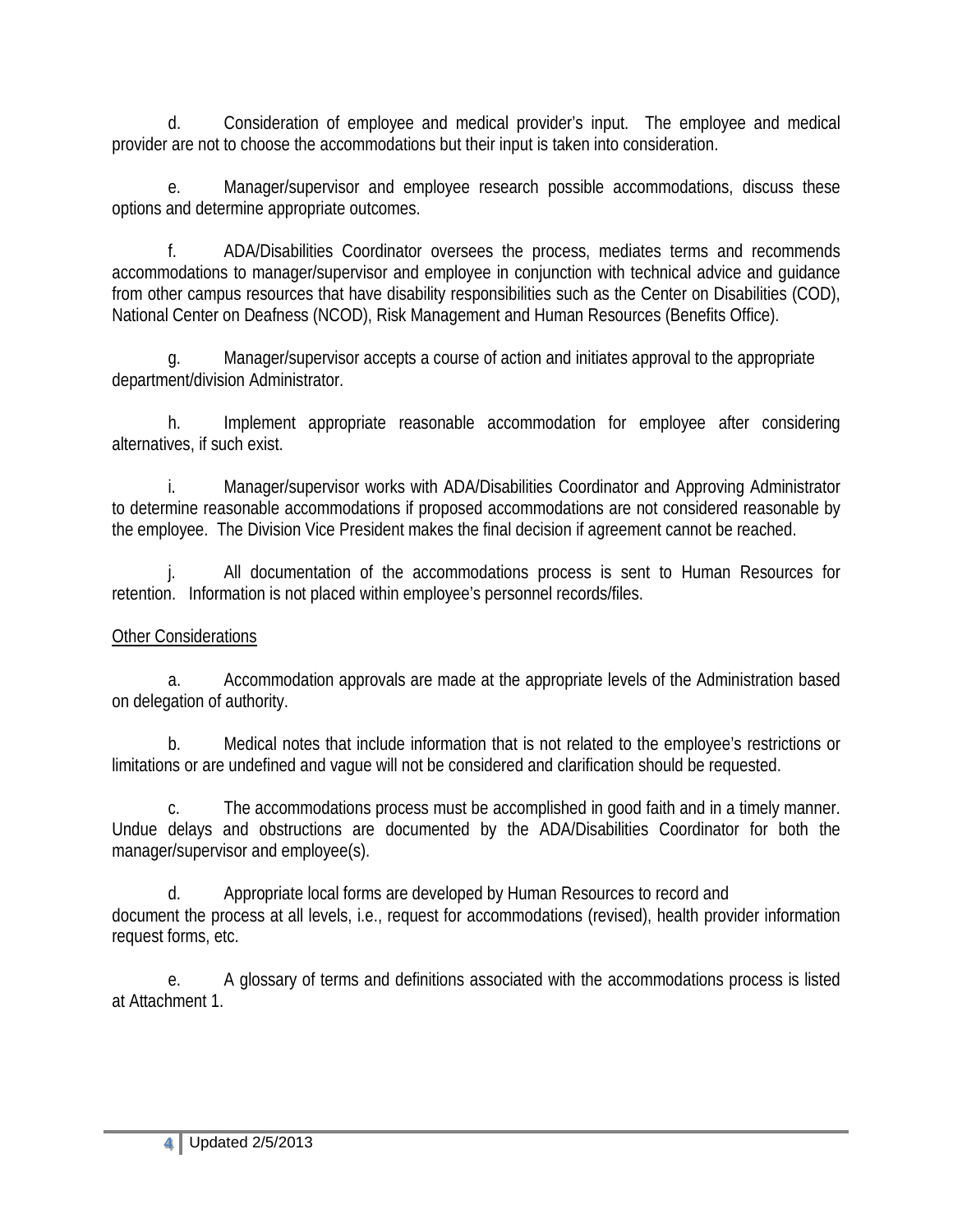## **Definition of Terms**

| AB2222                              |                                                                                                                                                                                                                                                                                                                                                                                                                                                                                                                                                                                                                                                                                                                                                                                                                                                                                                       |
|-------------------------------------|-------------------------------------------------------------------------------------------------------------------------------------------------------------------------------------------------------------------------------------------------------------------------------------------------------------------------------------------------------------------------------------------------------------------------------------------------------------------------------------------------------------------------------------------------------------------------------------------------------------------------------------------------------------------------------------------------------------------------------------------------------------------------------------------------------------------------------------------------------------------------------------------------------|
| (aka: Prudence Kay<br>Poppink Act): | State legislation passed in 2000, effective January 1, 2001, amending the<br>CA FEHA and Civil Code to clarify that state law is independent of, and<br>stronger than, federal disability law. It clarifies the definition of 'mental<br>disability, 'physical disability' and 'medical condition;' limits an employer's<br>ability to require medical or psychological examinations, or make certain<br>medical or disability related inquiries and requires an employer to engage<br>in a good faith, interactive process to determine reasonable<br>accommodations for a disabled employee or applicant.                                                                                                                                                                                                                                                                                           |
| ADA:                                | Americans with Disabilities Act: Legislation passed in 1990 providing<br>persons with disabilities protection from discrimination based on disability.<br>The ADA includes revisions to the ADA under the ADA Amendments Act<br>of 2008                                                                                                                                                                                                                                                                                                                                                                                                                                                                                                                                                                                                                                                               |
| <b>ADA Coordinator:</b>             | University representative having responsibility for ensuring ADA<br>compliance.                                                                                                                                                                                                                                                                                                                                                                                                                                                                                                                                                                                                                                                                                                                                                                                                                       |
| Applicant:                          | An individual who has filed an application for employment with the<br>California State University, Fresno (Fresno State).                                                                                                                                                                                                                                                                                                                                                                                                                                                                                                                                                                                                                                                                                                                                                                             |
| DFEH:                               | Department of <b>Fair Employment and Housing.</b> An independent State<br>Department charged with enforcing California's employment, housing,<br>public accommodations and public service non-discrimination laws as<br>well as the State's bias related hate violence law.                                                                                                                                                                                                                                                                                                                                                                                                                                                                                                                                                                                                                           |
| <b>Disability</b>                   | ADAAA: A physical or mental impairment that substantially limits one or<br>more major life activity (e.g. caring for oneself, walking, seeing, hearing,<br>speaking, etc); has a record of a physical or mental impairment; or when a<br>cover entity takes an action prohibited by the ADA because of an actual or<br>perceived impairment that is not both transitory and minor. Certain<br>impairments, due to their inherent nature, will virtually always be<br>disabilities. These include deafness, blindness, intellectual disability,<br>partially or completely missing limbs, mobility impairments requiring use of<br>a wheelchair, autism, cancer, cerebral palsy, diabetes, epilepsy, HIV<br>infection, multiple sclerosis, muscular dystrophy, major depresessive<br>disorder, bipolar disorder, post-traumatic stress disorder, obsessive-<br>compulsive disorder, and schizophrenia. |
|                                     | FEHA: A physical or mental disability that limits one or more major life<br>activity; or has a history of such an impairment known to the employer; or<br>is incorrectly regarded or treated as having or having had such an<br>impairment; or is regarded or treated as having or having such an<br>impairment that has no presently disabling effects but may become a                                                                                                                                                                                                                                                                                                                                                                                                                                                                                                                              |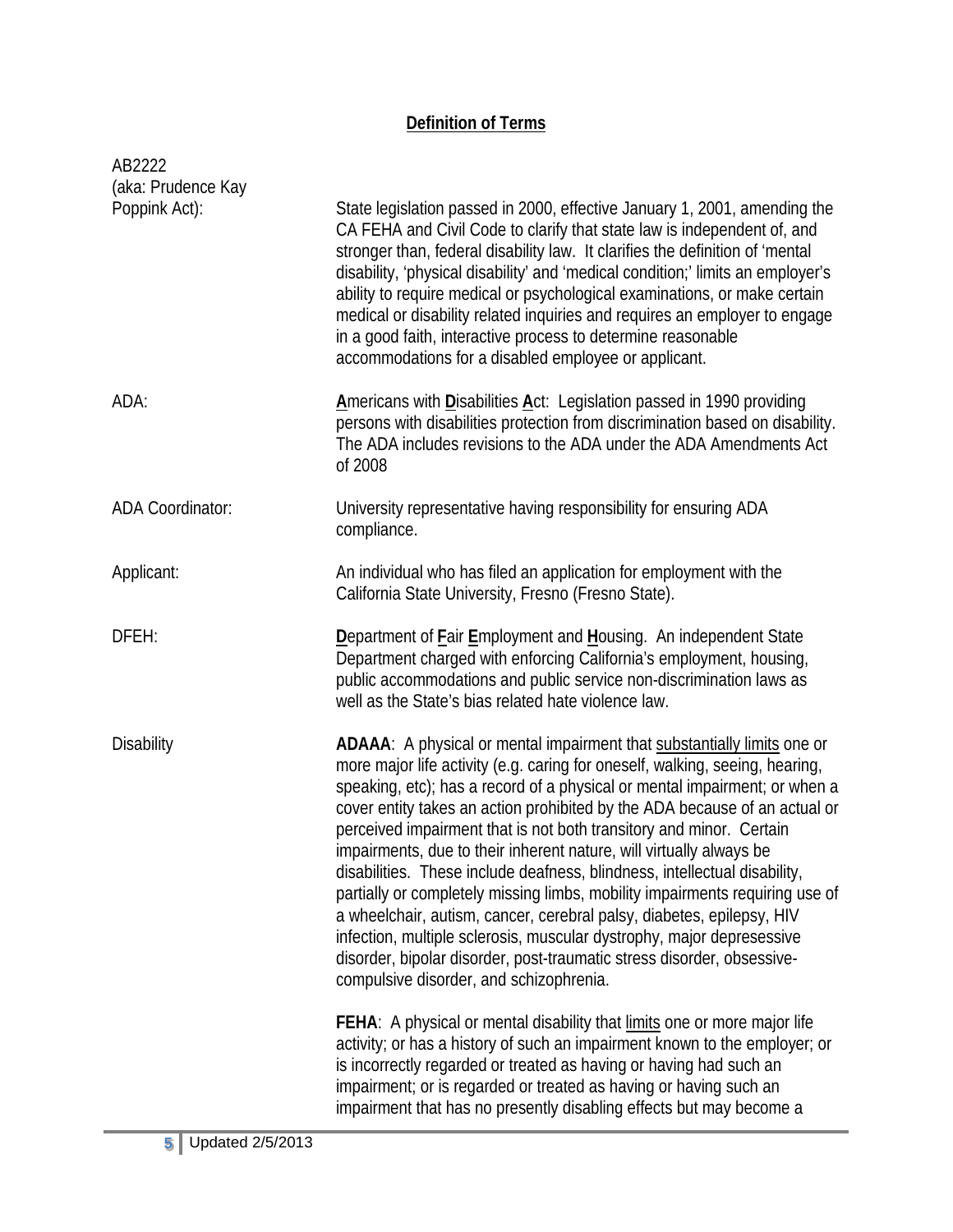|                                    | qualifying impairment in the future.                                                                                                                                                                                                                                                                                                                                                                                                             |
|------------------------------------|--------------------------------------------------------------------------------------------------------------------------------------------------------------------------------------------------------------------------------------------------------------------------------------------------------------------------------------------------------------------------------------------------------------------------------------------------|
| Documentation<br>of Disability:    | Any documentation from a qualified professional that substantiates an<br>individual's functional limitations as it pertains to their ability to perform a<br>major life function.                                                                                                                                                                                                                                                                |
| EEOC:                              | Equal Employment Opportunity Commission. The EEOC enforces<br>the federal statutes prohibiting employment discrimination on the basis of<br>disability in the private sector and state and local governments.                                                                                                                                                                                                                                    |
| Employee:                          | A person employed by the Fresno State in a part-time, full-time, temporary<br>or other capacity while receiving earnings in exchange for work<br>performed.                                                                                                                                                                                                                                                                                      |
| <b>Essential Job</b><br>Functions: | Those job duties that are so fundamental to the position that the individual<br>holds or desires that he/she cannot do the job without performing them. A<br>function can be 'essential' if the position exists specifically to perform that<br>function; there are a limited number of other employees who could<br>perform the function; or the function is specialized and the individual is<br>hired based on his/her ability to perform it. |
| <b>FEHA</b>                        | Fair Employment and Housing Act. The California law that provides<br>Protection from harassment and discrimination in employment because of<br>Age (40 and over), Ancestry, Color, Creed, Denial of Family and Medical<br>Care Leave, Disability (mental and physical) including HIV and AIDS,<br>Marital Status, Medical Condition (cancer and genetic characteristics),<br>National Origin, Race, Religion, Sex, and Sexual Orientation.       |
| Good Faith:                        | Federal courts have provided an interpretation of 'good faith,' essentially<br>stating that an employer and employee must communicate directly with<br>each other to determine essential information and that neither party can<br>delay or interfere with the process. Examples of good faith efforts are:<br>• Making the process easy for the employee/applicant.                                                                             |
|                                    | ◆ Providing forms for requests for accommodation to help document the<br>Process.<br>♦ Making time for dealing with these issues.<br>Training supervisors not make employees feel that such requests are an<br>Unwelcome burden.<br>◆ Responding promptly to employee requests for reasonable<br>accommodation.                                                                                                                                  |
| HR:                                | Human Resources is the Fresno State department responsible for<br>monitoring and evaluating equal employment opportunity (EEO) and                                                                                                                                                                                                                                                                                                               |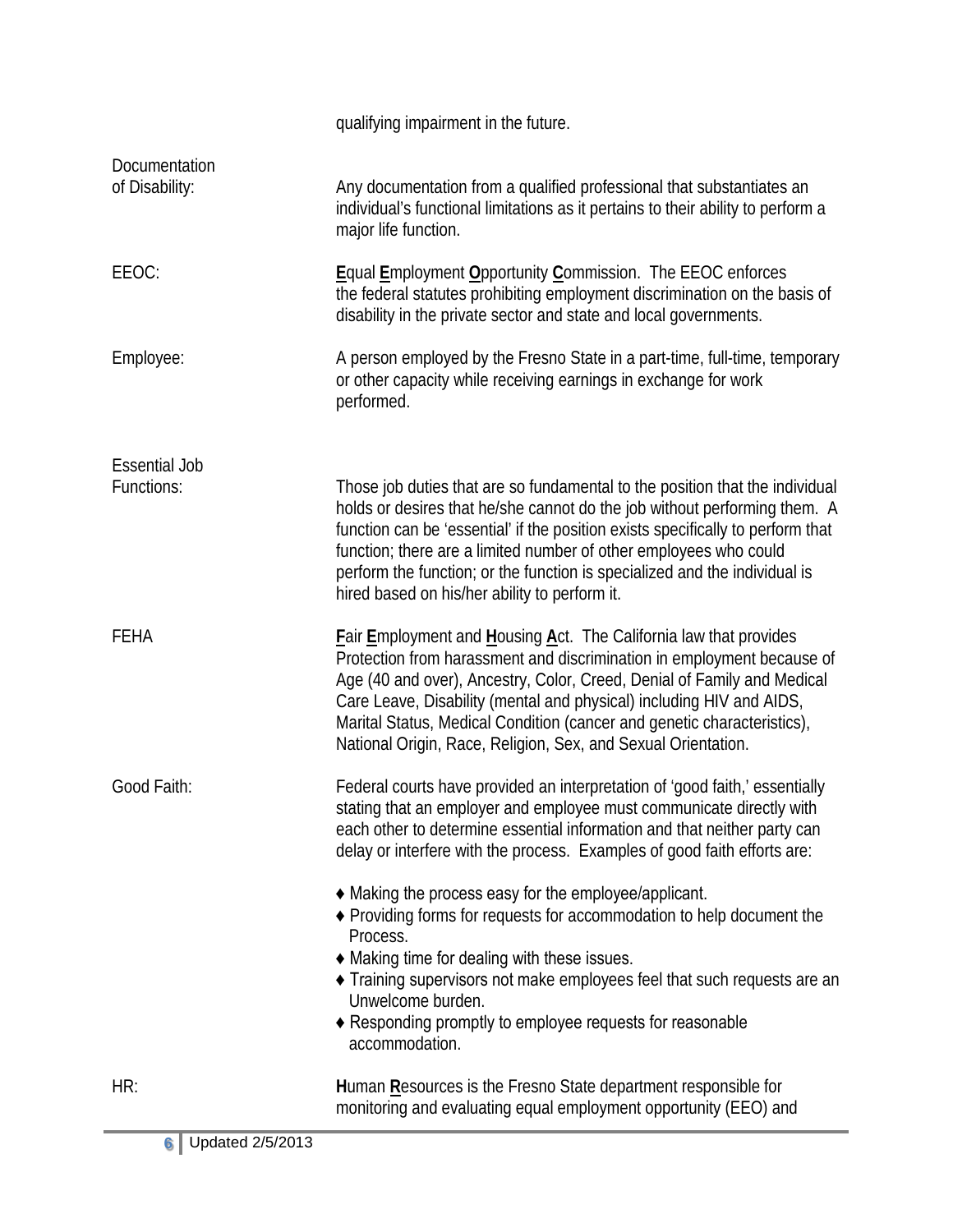|                           | affirmative action (AA) compliance within the organization.                                                                                                                                                                                                                                                                                                                                                                                                                                                                                                                                                                                                                                                                                                                        |
|---------------------------|------------------------------------------------------------------------------------------------------------------------------------------------------------------------------------------------------------------------------------------------------------------------------------------------------------------------------------------------------------------------------------------------------------------------------------------------------------------------------------------------------------------------------------------------------------------------------------------------------------------------------------------------------------------------------------------------------------------------------------------------------------------------------------|
|                           | Impairment, Physical or Mental: Any physiological disorder or condition, cosmetic disfigurement, or<br>anatomical loss affecting one or more body systems, such as<br>neurological, musculoskeletal, special sense organs, respiratory (including<br>speech organs), cardiovascular, reproductive, digestive, genitourinary,<br>immune, circulatory, hemic, lymphatic, skin and endocrine. This term also<br>covers any mental or psychological disorder, such as intellectual disability<br>(formerly termed mental retardation), organic brain syndrome, emotional<br>or mental illness, and specific learning disabilities.                                                                                                                                                     |
| Individual<br>Assessment: | An assessment made to determine the appropriateness of an<br>accommodation based on information received by that individual and not<br>by the perception of the individual's disability/impairment.                                                                                                                                                                                                                                                                                                                                                                                                                                                                                                                                                                                |
| Interactive Process:      | A consultation with the individual to ascertain the precise job-related<br>limitations due to the disability and how they could be overcome with a<br>reasonable accommodation; and cooperatively identifying potential<br>accommodations and assessing their effectiveness.                                                                                                                                                                                                                                                                                                                                                                                                                                                                                                       |
| JAN:                      | Job Accommodations Network is a free service of the Office of Disability<br>Employment Policy, U. S. Department of Labor, that provides<br>accommodation information that can be used in the hiring, training,<br>retention and career advancement of people with disabilities.                                                                                                                                                                                                                                                                                                                                                                                                                                                                                                    |
| Limited:                  | An impairment that makes performance of a major life activity 'difficult' as<br>compared to the ability of the average person in the general population to<br>perform the same activity.                                                                                                                                                                                                                                                                                                                                                                                                                                                                                                                                                                                           |
| Major Life Activity:      | An activity such as caring for oneself, performing manual tasks, walking,<br>seeing, hearing, speaking, breathing, thinking, concentrating, learning<br>and working. Under the ADAAA major life activities include major bodily<br>functions, including functions of the immune system, special sense organs<br>and skin, normal cell growth, digestive, genitourinary, bowel, bladder,<br>neurological, brain, respiratory, circulatory, cardiovascular, endocrine,<br>hemic, lymphatic, musculoskeletal, and reproductive functions as well as<br>the operation of an individual organ within a body system. This list is not<br>inclusive and must be used only as a quideline when making an individual<br>assessment of the employee's applicant's request for accommodation. |
| <b>Medical Condition:</b> | <b>FEHA.</b> Any health impairment associated with a diagnosis of cancer<br>when competent medical evidence indicates that the cancer victim has<br>been cured or rehabilitated. It also includes certain genetic characteristics<br>as defined in the statute.                                                                                                                                                                                                                                                                                                                                                                                                                                                                                                                    |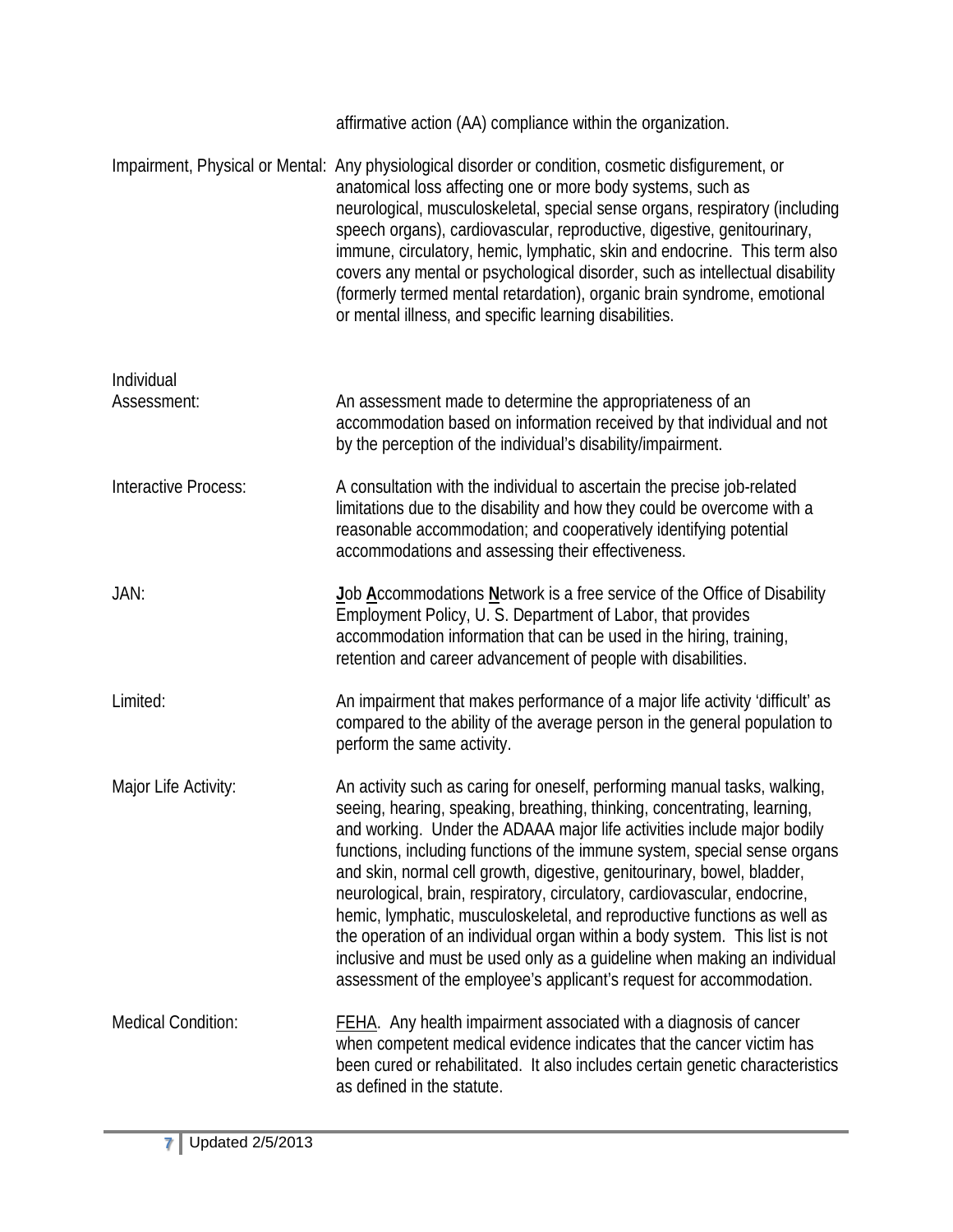| <b>Mitigating Measures:</b> | Mitigating measures eliminate or reduce the symptons or impact of an<br>impairment. The positive effects of from an individual's use of one or more<br>mitigating measures must be ignored in determining if an impairment<br>substantially limits a major life activity. Assistive technologies such as<br>prostheses, medications and adaptive equipment are not to be considered<br>when determining whether a condition 'limits' a major life activity. When<br>making a determination of eligibility for ADA/FEHA protection, the<br>condition is evaluated without the mitigating measure. An individual with<br>diabetes may still be covered, even if the diabetes is controlled. An entity<br>can not require an individual to use a mitigating measure. Any adverse<br>result of the mitigating measure (i.e., the medication causes concentration<br>problems) must be considered and accommodated, if reasonable.    |
|-----------------------------|----------------------------------------------------------------------------------------------------------------------------------------------------------------------------------------------------------------------------------------------------------------------------------------------------------------------------------------------------------------------------------------------------------------------------------------------------------------------------------------------------------------------------------------------------------------------------------------------------------------------------------------------------------------------------------------------------------------------------------------------------------------------------------------------------------------------------------------------------------------------------------------------------------------------------------|
| Pre-employment              |                                                                                                                                                                                                                                                                                                                                                                                                                                                                                                                                                                                                                                                                                                                                                                                                                                                                                                                                  |
| Inquiries:                  | It is unlawful for an employer to require and applicant to attend a medical/<br>psychological examination, make any medical/psychological inquiry, make<br>any inquiry as to whether an applicant has a mental/physical disability or<br>medical condition or make any inquiry as to the severity of the disability or<br>medical condition prior to employment. An employer may inquire into the<br>ability of an applicant to perform job-related functions and may respond to<br>an applicant's request for reasonable accommodation or requires a<br>medical/psychological examination or make an inquiry of a job applicant<br>after an employment offer has been made but prior to the start of the<br>employment provided that the examination or inquiry is job-related and<br>consistent with business necessity and all new employees in the same job<br>classification is subject to the same examination or inquiry. |
| Post-employment             |                                                                                                                                                                                                                                                                                                                                                                                                                                                                                                                                                                                                                                                                                                                                                                                                                                                                                                                                  |
| Inquiries:                  | An employer may require any examination or inquiries that it<br>can show to be job-related and consistent with business necessity.                                                                                                                                                                                                                                                                                                                                                                                                                                                                                                                                                                                                                                                                                                                                                                                               |
| Prudence Kay Poppink        |                                                                                                                                                                                                                                                                                                                                                                                                                                                                                                                                                                                                                                                                                                                                                                                                                                                                                                                                  |
| Act (aka: AB 2222):         | State legislation passed in 2000, effective January 1, 2001, amending the<br>CA FEHA and Civil Code to clarify that state law is independent of, and<br>stronger than, federal disability law. It clarifies the definition of 'mental<br>disability, 'physical disability' and 'medical condition;' limits an employer's<br>ability to require medical or psychological examinations, or make certain<br>medical or disability related inquiries and requires an employer to engage<br>in a good faith, interactive process to determine reasonable<br>accommodations for a disabled employee or applicant.                                                                                                                                                                                                                                                                                                                      |
| Reassignment:               | A possible form of reasonable accommodation that, absent undue<br>hardship, is provided to employees who, because of a disability, can no<br>longer perform the essential functions of their job, with or without<br>reasonable accommodation. Reassignments are made only to vacant<br>positions and to employees who are qualified for the new position. The                                                                                                                                                                                                                                                                                                                                                                                                                                                                                                                                                                   |